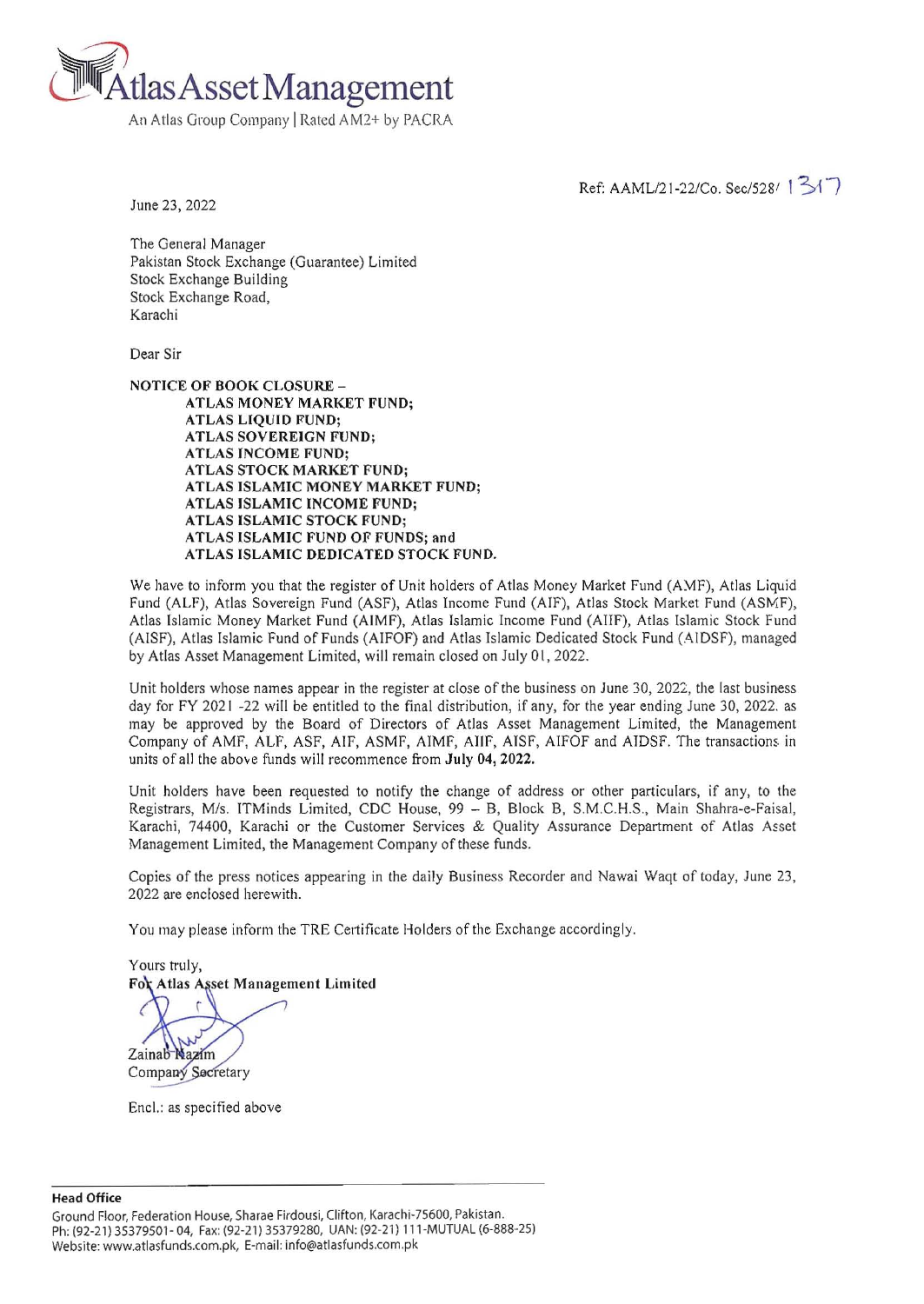



كتب كى بندش كى اطلاع

اٹلس ایسپیٹ مینجمنٹ لمیٹڈ (AAML)کے زیر انتظام اٹلس منی مارکیٹ فنڈ (AMF)،اٹلس کیکویڈ فنڈ (ALF)، اٹلس سورین فنڈ (ASF) ،اٹلس اَنکم فنڈ (AIF)،اٹلس اسٹاک مارکیٹ فنڈ (ASMF)، اٹلس اسلامک منی مارکیٹ فنڈ (AIMF)،اٹلس اسلامک انکم فنڈ (AIIF)،اٹلس اسلامک اسٹاک فنڈ(AISF)، اٹلس اسلامک فنڈ آف فنڈز (AIFOF)اوراٹلس اسلامک ڈیڈیکییٹڈ اسٹاک فنڈ (AIDSF) کے یونٹ ہولڈرزکو مطلع کیاجاتا ہے کہ یونٹ ہولڈرز کارجسٹر مورنٹہ 01جولائی 2022 کو بندر ہے گا۔

ڈسٹری بیوثن کمپنیوں کی مجاز شاخیں یوٹس کی فروخت،ریڈیمشن ،تبدیلی اور منتقلی کی درخواشیں 30 جون 2022 تک دصول کریں گی جو کہ مالی سال 22-2021 کا آخری کاروباری دن ہے۔وہ یونٹ ہولڈرز جن کے نام30جون2022 تک کاروبار کے بند ہونے سےقبل رجسٹر میں شامل ہوں گےانہیں منافع کے لیے حقدارتصور کیاجائے گا (اگرکوئی ہے ) جوکہ 30 جون 2022 کو ختم ہونے والے سال کے لیے,AMF, ALF, ASF, AIF, ASMF, AIIF AISF,AIMF, AIFOF اورAIDSF کی انتظامی کمپنی اٹلس ایسپٹ مینجنٹ کمیٹڈ کے بورڈ آف ڈائریکٹرز کی جانب سے منظور کردہ ہے۔ان فنڈ ز کے یوٹس میں لین دین کاعمل 04جولائی2022سے شروع ہوگا۔

یونٹ ہولڈرز سے التماس ہے کہ اپنے پتے یا دیگر کوائف میں کسی بھی قسم کی تبدیلی کی صورت میں، اگر کوئی ہے تو ہمارے رجسٹرار میسرزآئی ٹی مائنڈ زلمپٹڈ ہی ڈی سی ہاؤس، 98-99، ہلاک B، ايس ايم سي اپچ ايس، مين شاهراهِ فيصل،كراچي 74400،كراچي يا ان فنڈ ز كی انتظا می سمپنی اٹلس <sub>ل</sub>یسپیٹ مینجمنٹ لمیٹڈ کے سٹمرسر <sub>و</sub>س اورکوالٹی اشورنس ڈیارٹمنٹ کوآگاہ کریں۔

معلومات کے لیے ہمارے سٹمرسروں اور کوالٹی اشو ٹِس ڈیارٹمنٹ سے درج ذیل فون نمبرز پر رابطہ کریں۔

نجكم اثلس ايسييف مينجمنث لميثذ سمپنی سکریٹری

بتاريخ: 23جون،2022

## Atlas Asset Management

Ground Floor, Federation House, Sharae Firdousi, Clifton, Karachi-75600. UAN: 111-MUTUAL (6-888-25) Ph: (92-21) 35379501-04 Fax: (92-21) 35379280 Website: www.atlasfunds.com.pk Email: cs@atlasfunds.com.pk